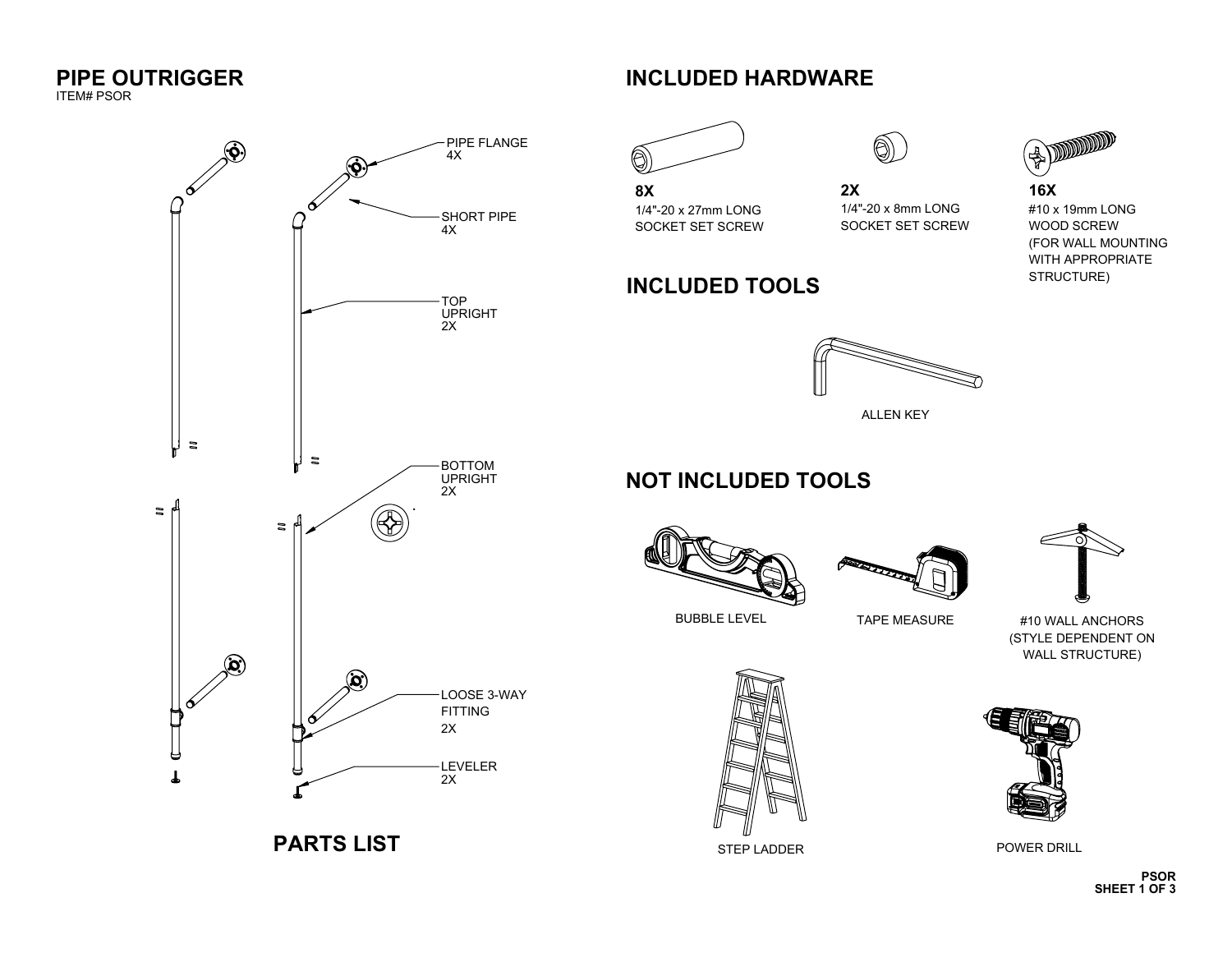

**2**

INSTALL SHORT PIPES AND PIPE FLANGES FOR WALL MOUNTING